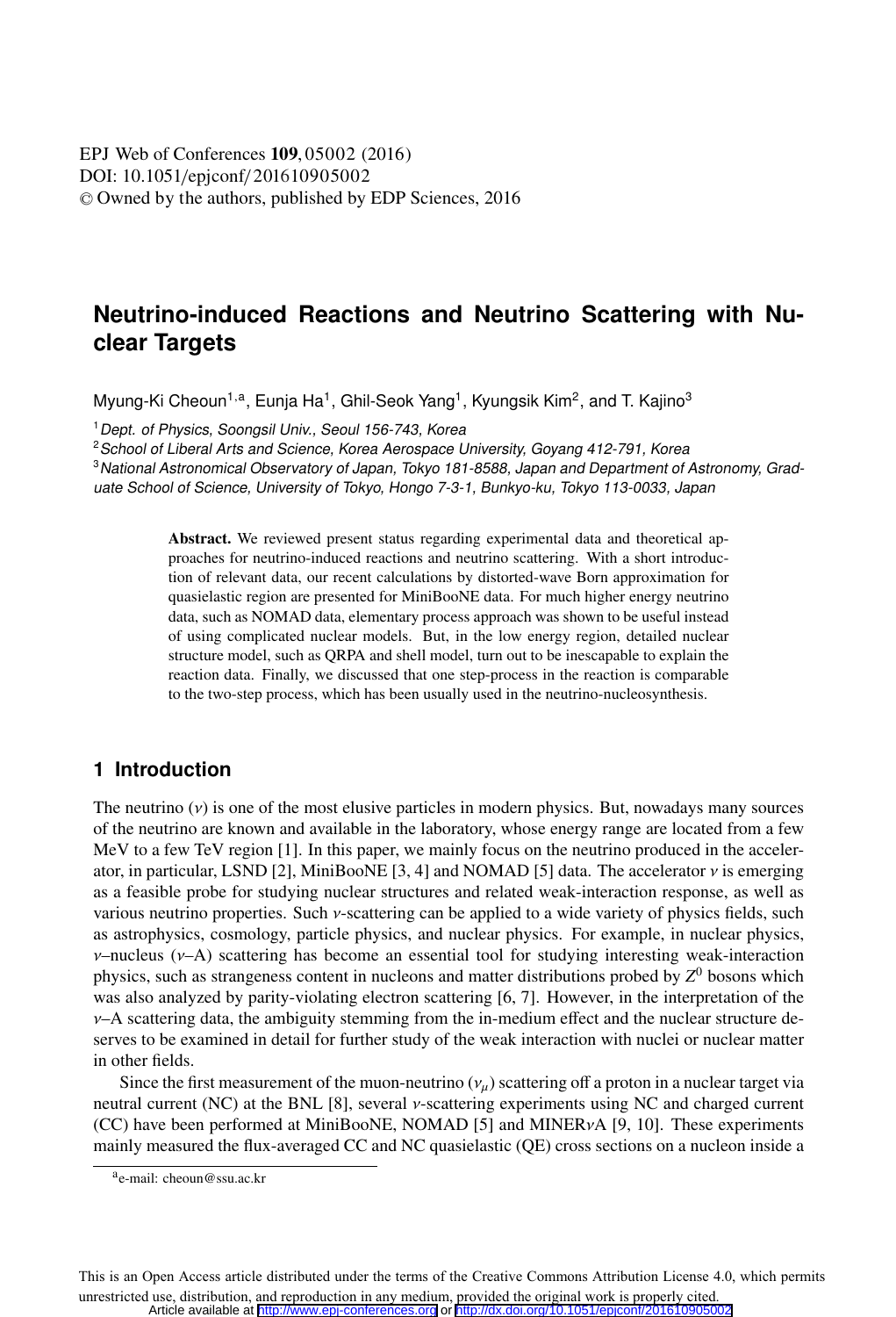nuclear target composed by protons in C and Al, and CH<sub>2</sub> targets, respectively. In particular, the BNL NC data disclosed the strangeness contents on a nucleon, which was firstly discussed in Ref. [11].

Meanwhile, the MiniBooNE data addressed the fact that the experimental data are governed by the value of axial mass  $M_A = 1.39 \sim 1.35$  GeV which is larger than the standard value  $M_A = 1.03$  GeV and the strange axial form factor, *i.e.*  $g_A^s = 0.08$  at  $Q^2 = 0$ , although there are many issues that remain unresolved [12]. One of these involves the in-medium effect due to the embedded nucleon in a remain unresolved [12]. One of these involves the in-medium effect due to the embedded nucleon in a nucleus. But the NOMAD data, which exploited high neutrino energy  $E_{\gamma}^{max} \sim 100 \text{ GeV}$  produced by the 450 GeV produced by the 450 GeV produced by the 450 GeV proton synchrotron (SPS, CERN), showed that the experimental data in the high energy region might be explained by  $M_A = 1.05 \pm 0.02 \pm 0.06$  GeV [5].

Until now, many theoretical calculations [13, 14] for the MiniBooNE data have been reported in the viewpoint of nuclear physics. However, there are still several points to be discussed for further understanding the differences between theoretical results and the data as follows [12]: The first is multi-particle, multi-hole contributions beyond 1p–1h, which are found to be important for the CC reaction in the QE region [15]. The second is the ambiguity regarding a change in axial mass and strangeness content. The axial mass was increased about 30% to reproduce the CC and NC Mini-BooNE data with the strangeness content of the nucleon.

The third conjecture involves the neutrino flux evaluated from the simulation of pion production by proton scattering off a target and subsequent pion decays with neutrino emission. Recent data for the  $v_\mu$  and  $\bar{v}_\mu$  disappearance at MiniBooNE and SciBooNE data [16, 17] provides grounds for a variety of new discussions, including the possibility of the sterile neutrino. The fourth possible contributions come from inelastic channels. More comprehensive coupled-channel approaches, including elastic and inelastic channels as well as two-nucleon knockout contributions, have yet to be developed. The last possibility is the explicit consideration of the in-medium effect by the modification of form factors embedded in the weak current [18, 19]. Our recent calculations [18, 19] by the distorted wave Born approximation (DWBA) and the quasi-particle random phase approximation (QRPA) [20] showed that differential cross sections for the neutrino-induced reaction in <sup>12</sup>C by an  $E<sub>v</sub>$  of less than 100 MeV may be altered by about 20 ∼ 30 % by the in-medium effect. In these calculations, we exploited the density-dependent weak form factors estimated in the quark-meson-coupling model (QMC) [21].

In the following, first we provide results by elementary process approach. Second, we present DWBA results. Finally, importance of the one-step process is discussed with the results by the QRPA calculation.

### **2 Elementary Process**

Here we assume that  $v(\bar{v})$  only interacts with nucleons inside a nucleus in the *v*-A scattering. Then we exploit following cross section for  $v(\bar{v})$  scattering off the nucleon inside target nucleus via NC (CC) by taking density-dependent form factors for the in-medium effects [22, 23]

$$
\left(\frac{d\sigma}{dQ^2}\right)_{v(\bar{v})}^{NC} = \frac{G_F^2}{2\pi} \left[\frac{1}{2}y^2(G_M^{NC})^2 + (1 - y - \frac{M}{2E_v}y)\right)
$$
\n
$$
\times \frac{(G_E^{NC})^2 + \frac{E_v}{2M}y(G_M^{NC})^2}{1 + \frac{E_v}{2M}y} + \left(\frac{1}{2}y^2 + 1 - y + \frac{M}{2E_v}y(G_A^{NC})^2\right) = 2y(1 - \frac{1}{2}y)G_M^{NC}G_A^{NC}\right],
$$
\n
$$
\left(\frac{d\sigma}{dQ^2}\right)_{v(\bar{v})}^{CC} = \left(\frac{d\sigma}{dQ^2}\right)_{v(\bar{v})}^{NC}(G_E^{NC} \to G_E^{CC}, G_M^{NC} \to G_M^{CC}, G_A^{NC} \to G_A^{CC})
$$
\n
$$
(2)
$$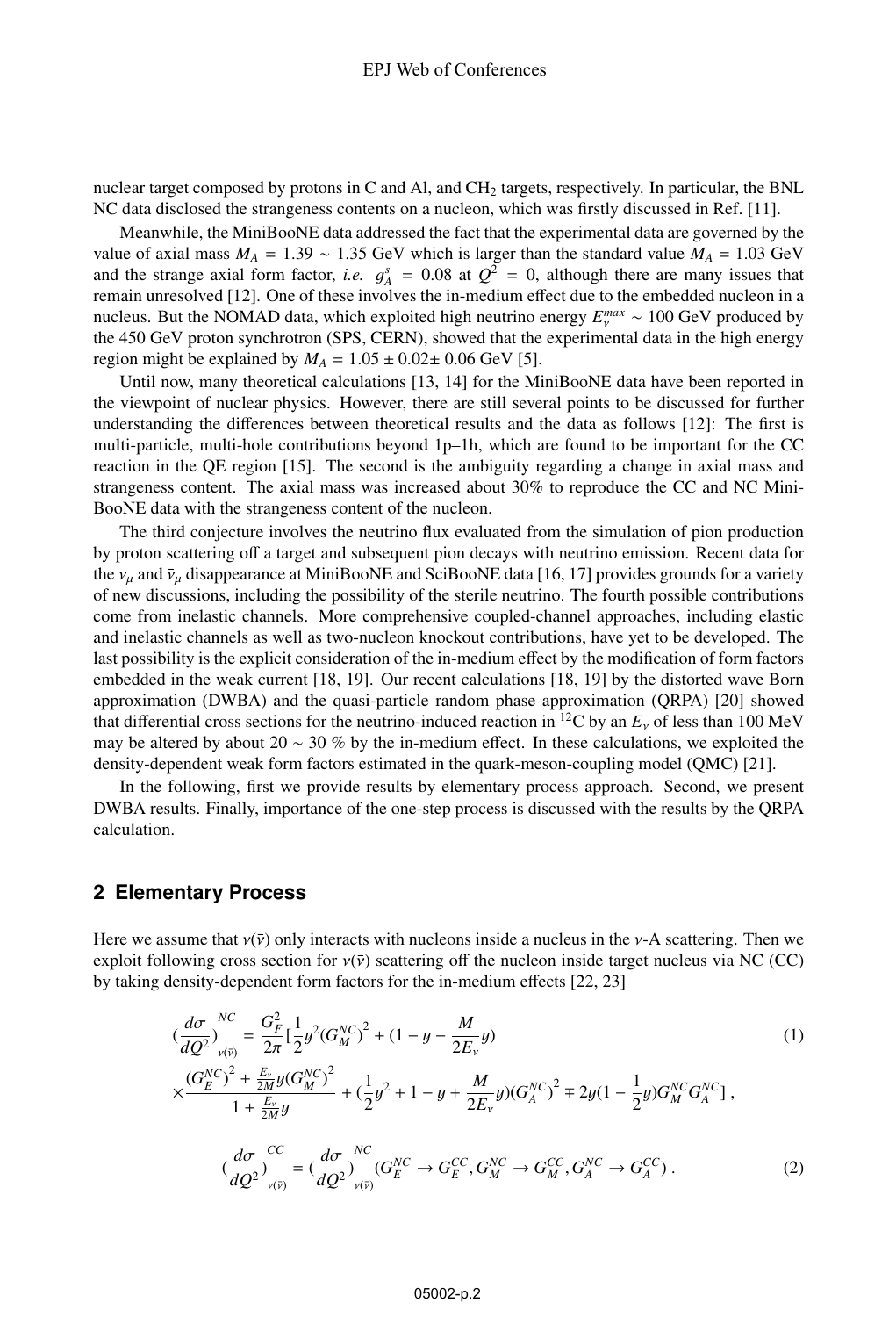

Figure 1. (Color online) Results of  $v + n \rightarrow \mu^- + p$  (left) and  $\bar{v} + p \rightarrow \mu^+ + n$  (right) for a nucleon in H and <sup>12</sup>C from Ref. [24]. Results for a free neutron (proton) and neutron (proton) in a carbon target are denoted as solid (black) and dotted (red) curves, respectively. Data are from Refs. [3, 5].

Here  $E_v$  is the energy of the incident  $v(\bar{v})$  in the laboratory frame, and  $y = p \cdot q/p \cdot k = Q^2/2p \cdot k$  with *k*, *p* and  $q(Q^2 = -q^2 \ge 0)$  as the respective initial four momenta of the  $v(\bar{v})$  and target nucleon, and four momentum transfer to the nucleon. The sign,  $- (+)$ , corresponds to  $\nu(\bar{\nu})$ .

In Fig. 1, we compare the density-dependent elementary process to ν−A scattering cross section data from MiniBooNE CCQE events, where a  $CH<sub>2</sub>$  target is used and the data are plotted per neutron [3]. The in-medium effects, *i.e.* the difference of solid (black) and dotted (red) curves, turn out to be less than 3%. Nuclear effects, such as many-particle, many-hole configurations, final state interactions, and Coulomb distortion of outgoing leptons, need to be included for more realistic results. In particular, the Fermi motion of inside nucleons turns out to be important [14]. For example, our recent calculations using the distorted-wave Born approximation (DWBA) [12] show the importance of the nuclear effects and Coulomb distortion.

This trend is very similar to the Coulomb sum rule (CSR) calculation for inclusive QE electron scattering [25], which means that the overestimation should be suppressed by accounting for nuclear effects. Thus, our calculations indicate that in-medium effects cannot fully explain the MiniBooNE CCQE process; therefore, nuclear structure effects must be considered explicitly, as shown in our previous calculations [12].

However, in the very high energy region, the nuclear effects become small. We also compared our calculations to the NOMAD data [5] (red points in Fig. 1), where incident neutrino energy range goes to about 100 GeV. Total cross sections are described well by our elementary process and are shown to be nearly independent of the in-medium effects. For the higher energy region, we need to know a behavior of the form factors in high  $Q^2$  region. Since all form factors are saturated in the high  $Q^2$ region, in this paper, we used the saturated values for the high  $Q^2$  region.

#### **2.1 Neutral Current (NC) Scattering**

For the MiniBooNE NC QE data, we treat the target as  $CH<sub>2</sub>$ , which is composed of two free protons and the six neutrons and six protons of  ${}^{12}C$ , in the following manner:

$$
\langle \frac{d\sigma}{dQ^2} \rangle = \frac{1}{7} \langle \frac{d\sigma_{\nu p \to \nu p, H}}{dQ^2} \rangle + \frac{3}{7} \langle \frac{d\sigma_{\nu p \to \nu p, C}}{dQ^2} \rangle + \frac{3}{7} \langle \frac{d\sigma_{\nu n \to \nu n, C}}{dQ^2} \rangle, \tag{3}
$$

where we took the efficiency-correction functions as unity. Results are shown in Fig. 2. By including the strangeness contents to NC scattering, the behavior in the low  $Q^2$  region becomes in good agreement when including the strangeness contribution. However, the discrepancy in the high  $Q^2$  region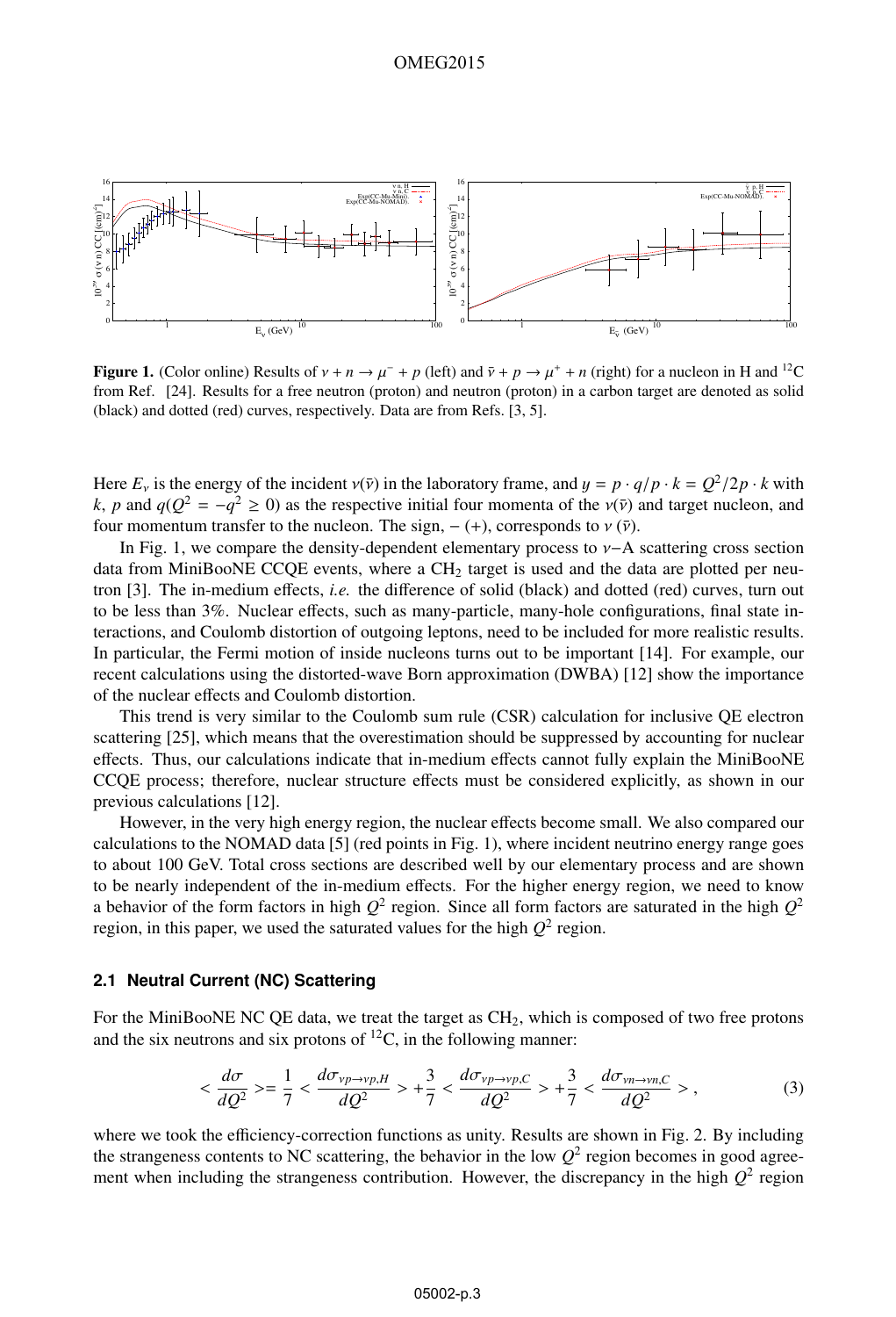

Figure 2. (Color Online) Flux-averaged and mean-averaged  $(E<sub>v</sub> = 1.2 \text{ GeV})$  differential cross sections from Ref. [24] for (a)  $\bar{v}_{\mu} + p \rightarrow \bar{v}_{\mu} + p$  and (b)  $v_{\mu} + p \rightarrow v_{\mu} + p$  scattering via NC, compared to the BNL [8] (left) and MiniBooNE data [4] (right). Theoretical results which are calculated using averaged energy  $\epsilon E \ge$ and MiniBooNE data [4] (right). Theoretical results, which are calculated using averaged energy  $\langle E \rangle = 1.2$ GeV and by exploiting flux-averaged cross section  $d\sigma/dQ^2$  >, are given with (upper four curves) and without strangeness (lower four curves) for two different axial masses  $M_A = 1.03$  and 1.06 MeV.

is still significant. Since we used the elementary process for  $^{12}C$ , we thus take into account the inmedium effect in a finite nucleus by using density-dependent form factors. For ν–N in hydrogen, we use the elementary process with  $\rho = 0$ , but we use the density-dependent form factors at  $\rho = 0.5\rho_o$ for  $\nu$ –N in <sup>12</sup>C to account for in-medium effects. If we include the strangeness (upper four curves), results by  $M_A = 1.03 \sim 1.05$  GeV are consistent with the data, regardless of the flux treatment in v-A scattering.

The in-medium effects still cannot sufficiently explain the experimental–theoretical discrepancy, particularly in the high momentum-transfer region. The target effects that we included by the density dependence of nucleon form factors in the present calculations turn out not to be significant. Other nuclear structure effects and additional mechanisms, such as the final state interaction (FSI), are necessary for more comprehensive understanding [12]. Note that we do not use new values of the axial mass,  $M_A$ , and the axial strange form factor,  $g_A^s$ , obtained from the data [4], but instead exploit conventional values [19] conventional values [19].

# **3 Distorted Wave Born Approximation (DWBA)**

In the laboratory frame, the differential cross section for ν-A scattering in the QE region is given by the contraction between the lepton and the hadron tensors [18]

$$
\frac{d\sigma}{dT_N} = 4\pi^2 \frac{M_N M_{A-1}}{(2\pi)^3 M_A} \int \sin \theta_l d\theta_l \int \sin \theta_N d\theta_N p f_{rec}^{-1} \sigma_M^Z [v_L R_L + v_T R_T + h v_T R_T'], \tag{4}
$$

where  $M_N$  is the nucleon mass,  $\theta_l$  denotes the scattering angle of the lepton, and  $h = -1$  ( $h = +1$ ) corresponds to the helicity of the incident  $v(\bar{v})$ .  $\theta_N$  and  $T_N$  represent the polar angle and the kinetic corresponds to the helicity of the incident  $v(\bar{v})$ .  $\theta_N$  and  $T_N$  represent the polar angle and the kinetic energy of the knocked-out nucleons, respectively. Detailed forms for the kinematical coefficients  $v$ , and the corresponding response functions *R* are given in our previous paper for  $v - A$  scattering in Ref. [18]. In Eq. (4), the first term refers to the longitudinal, the second the transverse, and the last term the interference term.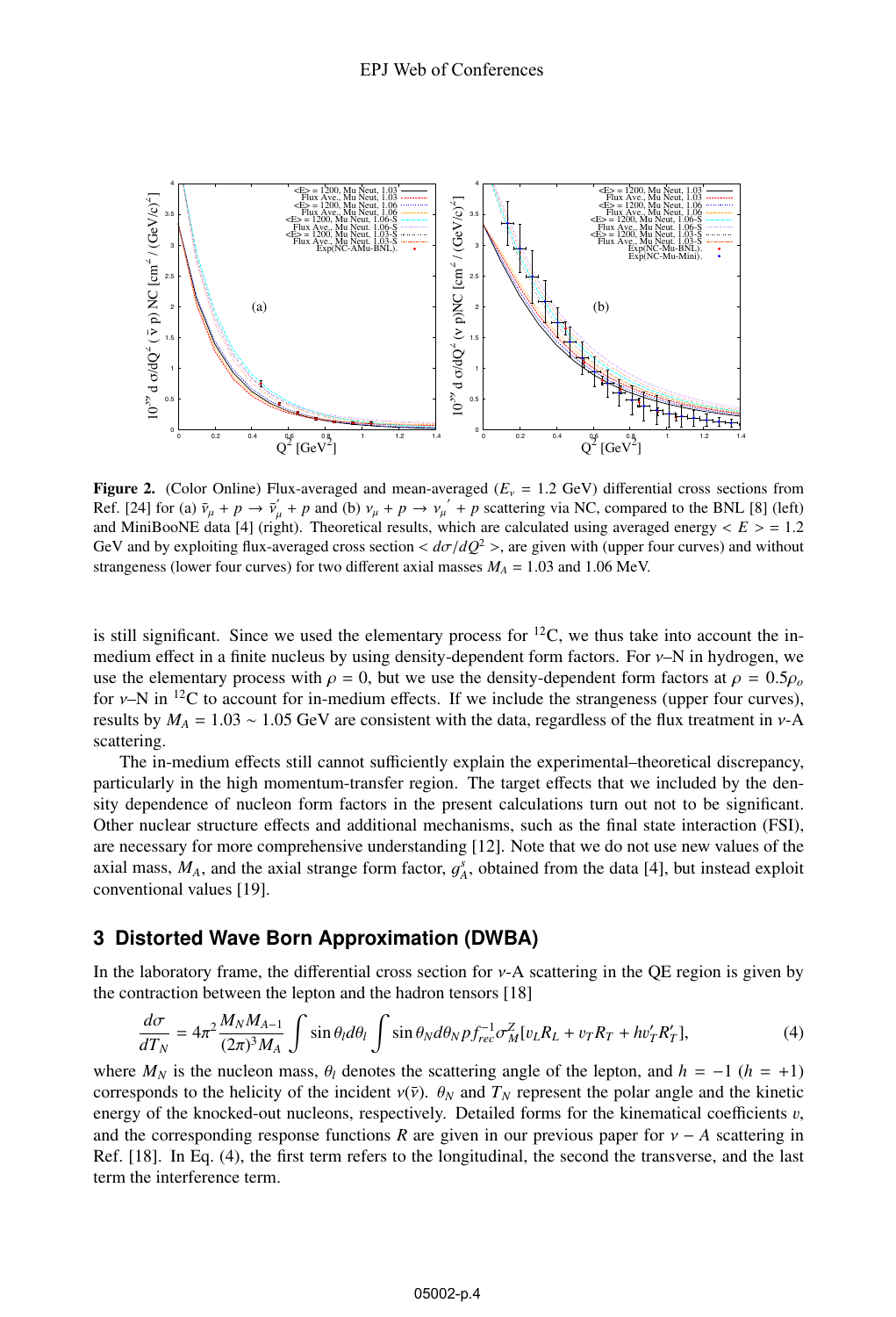

Figure 3. (Color online) Left panel from Ref. [12] is the total cross sections of the neutrino CC scattering in terms of the incident energies with  $M_A = 1.39$  GeV. The experimental data are measured from MiniBooNE [21]. Right panel from Ref. [18] is flux averaged NC differential cross sections <sup>&</sup>lt; *<sup>d</sup>*σ/*dQ*<sup>2</sup> <sup>&</sup>gt; per nucleon. Solid curve is the results for the No FSI, dotted curve is for the Optical, dashed curve is for the Real, and short-dotted curve is for the RMF. Thin curves are the results only for the  ${}^{12}C$  target and thick curves are for the CH<sub>2</sub> target including the Hydrogen. The experimental data were measured from MiniBooNE experiment [9]. For a reference, results for  $v$ -N are also presented in a green curve.

In the left panel of Fig. 3, we show the total cross sections of Eq. (4) for <sup>12</sup>C( $v_{\mu}, \mu$ ) scattering in terms of the incident ν energies with the experimental data from MinBooNE [15]. We use the axial mass  $M_A = 1.39$  GeV. The in-medium effects by the density dependent form factors [19] reduce the total cross sections by about 10 % for  $\rho = 0.5\rho_0$ , 15 % for  $\rho = \rho_0$ , 20 % for  $\rho = 1.5\rho_0$ , and 18 % for  $\rho = 2.0\rho_0$ . The red line, which is the DWBA calculation by the form factors in free space, is too small by about 40 %, if we use  $M_A = 1.032$  MeV, by comparing with the experimental data. If we consider the nuclear density of <sup>12</sup>C as about 0.6  $\rho_0$ , the discrepancy becomes about 60 % by comparing with the data. To reduce this discrepancy, we exploited the different value of the axial mass  $M_A = 1.39$ GeV, but our results are still below the experimental data. Discussions on the final-state interaction by other approaches are summarized in the right panel and detailed in other papers [6, 12].

### **4 One-step process**

By adopting the DWBA, we calculate  $v$ -A scattering by assuming that incident  $v(\bar{v})$  directly breakups nucleons in the target nucleus without any excitations. In Fig. 4, the cross sections of the one-step processes including the FSI are shown to be smaller than those by two-step process by a factor of 2 or 3 [26], although they depend on the optical potentials. Consequently, the contributions by the one-step processes to the relevant nuclear abundances are smaller by a factor 2 ∼ 4 than those by the two-step processes. If we recollect that the FSI of an outgoing nucleon is one of important ingredients on whole energy region, the relatively small contribution of the one-step process in Fig. 4 might be comparable to those of the two-step process if the FSI effects could be deliberately taken into account in the two-step process.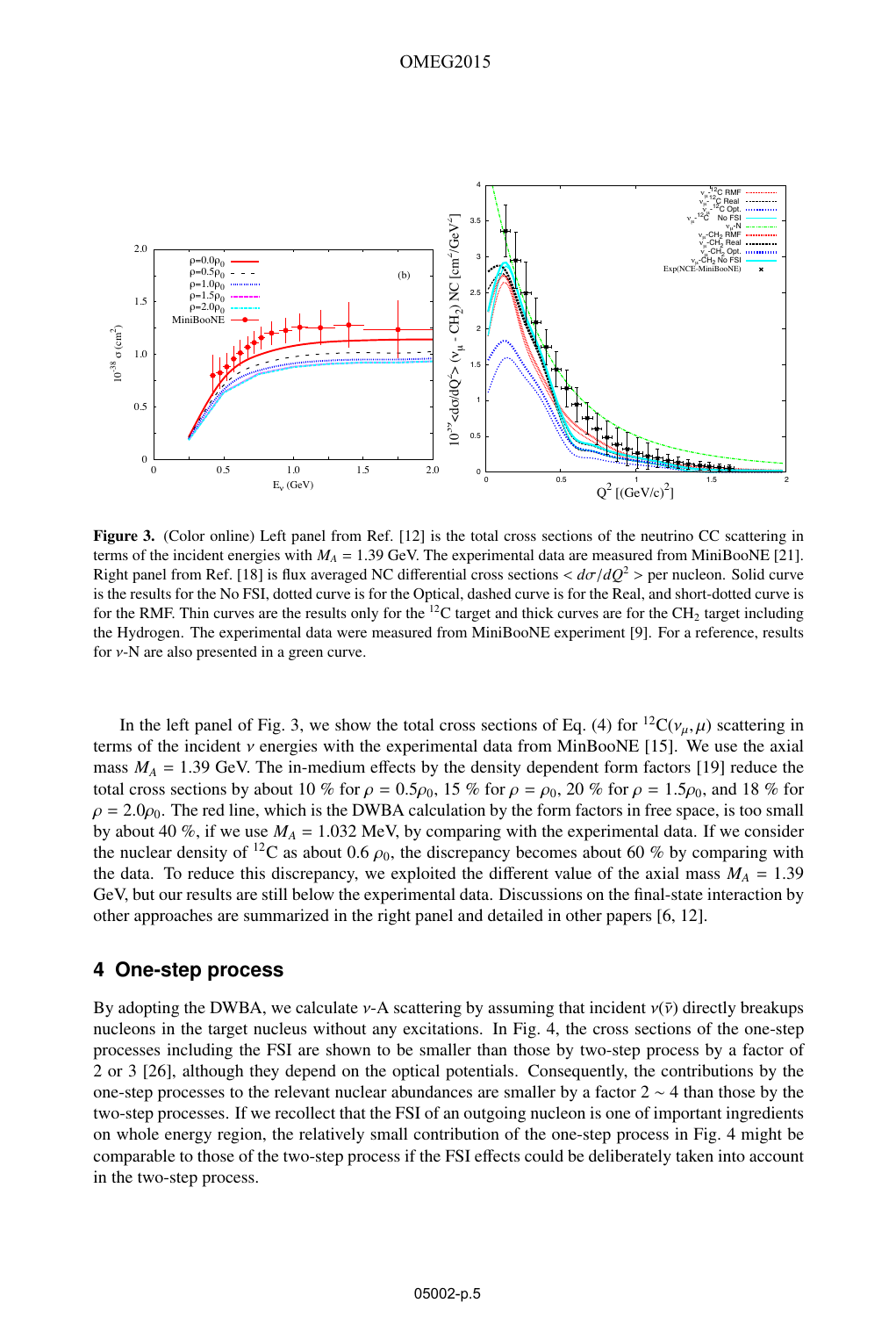

**Figure 4.** (Color Online) The NC and CC reaction by one-step processes,  ${}^{12}C(v, v'p)^{11}B + {}^{12}C(v, v'n)^{11}C$ , obtained by integrating the kinetic energy and summing all possible knocked-out pucked process for  ${}^{12}C(v, v'$ tained by integrating the kinetic energy and summing all possible knocked-out nucleon states for <sup>12</sup>C( $v, v' N$ )<br>reaction (see Ref. [26]). Data points for two-step processes, which are a sum of two cross sections reaction (see Ref. [26]). Data points for two-step processes, which are a sum of two cross sections, <sup>12</sup>C(v,v')<sup>12</sup>C<sup>\*</sup> →<sup>11</sup>B + p and <sup>11</sup>C +n, come from the shell model and the HF statistical calculation for a branching<br>ratio into final states [21] SEO and PSDMK2 mean two different Hamiltonians exploited in the calcul ratio into final states [2]. SFO and PSDMK2 mean two different Hamiltonians exploited in the calculation.

In summary, we applied the bound-nucleon weak form factors modified in a nuclear medium to  $ν$  and  $ν$  QE scattering off a nucleon in dense matter or embedded in a finite nucleus, *i.e.*  $ν<sub>u</sub>(ν<sub>u</sub>)$  $- N^*$ . The form factors were calculated in the QMC model. We compared the density-dependent elementary-process results to recent experimental data performed at BNL, NOMAD and MiniBooNE, which used  $^{12}$ C composite targets, by treating the wave functions of bound nucleons as plane waves modified by in-medium effects. Our method is efficient for understanding neutrino scattering data, but a more thorough approach incorporating nuclear structure is necessary for further discussions. Proper treatment of the Fermi motion of the bound nucleon is shown to be vital for the low  $Q^2 < 0.2$ (GeV/c)<sup>2</sup> region and low energy  $E_v < 1$  GeV region. Additionally, the strangeness content of the nucleon turns out to be indispensable for interpreting NC scattering.

Secondly, in order to take the nuclear structure into account, we used the DWBA which has been successfully applied to electron scattering and explained most of MiniBooNE data. But *MA* mass problem is still remained even if in-medium effects are taken into account. We also estimated, by using the DWBA, the possible one-step process coming from direct knockout of nucleons by incident neutrinos. The one-step process turned out to be not so small compared to the two-step process.

### **References**

- [1] https://icecube.wisc.edu/ (2015).
- [2] L. B. Auerbach et al. (LSND Collaboration), Phys. Rev. C 64,065501 (2001).
- [3] A. A. Aguilar-Arevalo *et al*. (MiniBooNE Collaboration), Phys. Rev. D 81, 092005 (2010).
- [4] A. A. Aguilar-Arevalo *et al*. (MiniBooNE Collaboration), Phys. Rev. D 82, 092005 (2010).
- [5] V. Lyubushkin *et al*. (NOMAD Collaboration), Eur. Phys. J. C 63, 355 (2009).
- [6] K. S. Kim and M. -K. Cheoun, J. of Phys. Soc. Japan **82**, 024201 (2013).
- [7] O. Moreno, P. Sarriguren, E. Moya de Guerra *et al.*, Nucl. Phys. A 828, 306 (2009).
- [8] K. Abe *et al.*, Phys. Rev. Lett. 56, 1107 (1986); L. A. Ahrens *et al.*, Phys. Rev. D 35, 785 (1987).